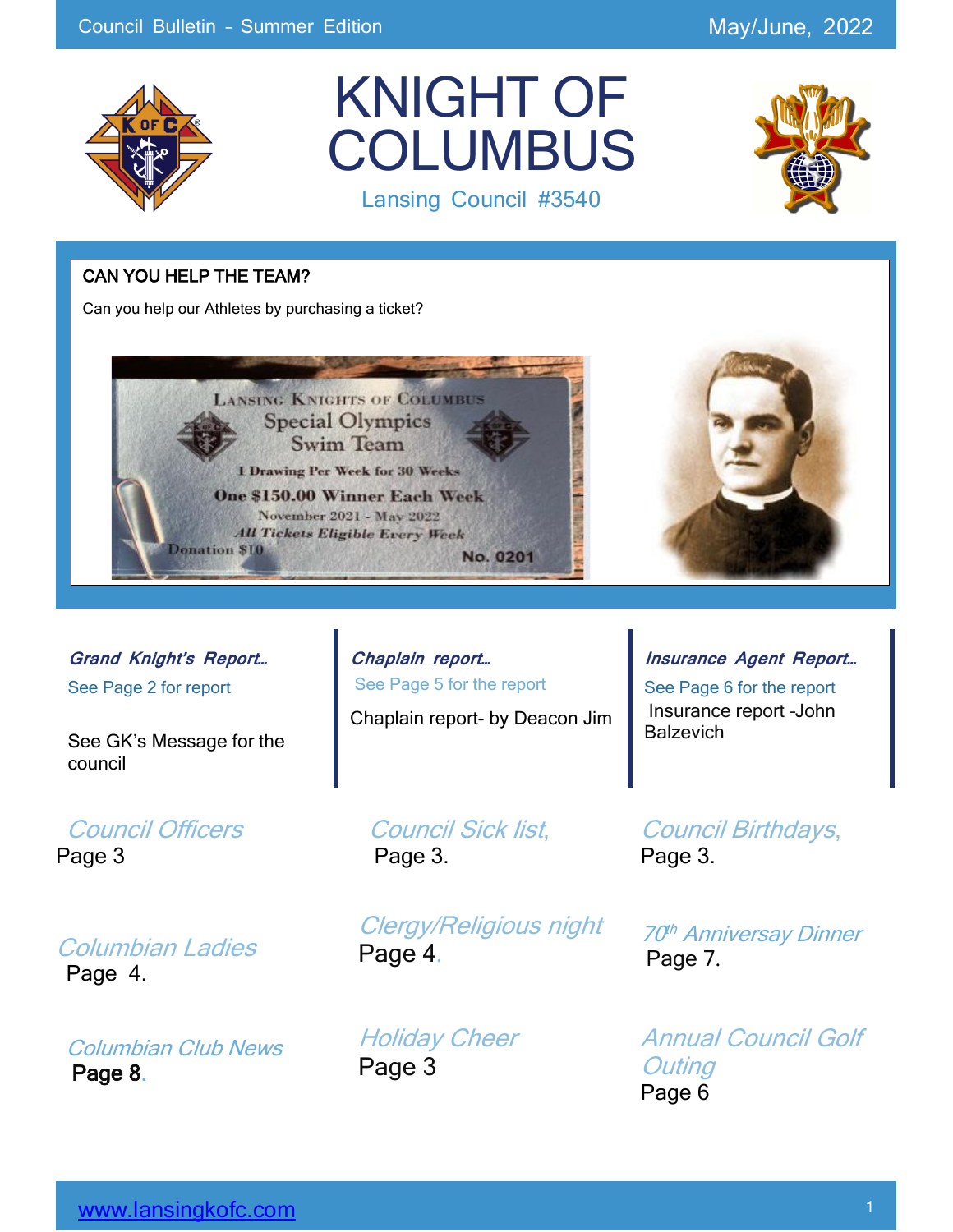## GRAND KNIGHT'S REPORT:

Welcome to the start of summer. This year our council will be celebrating our 70th

Anniversary. We are having an Anniversary Celebration on June 3rd. Information is

included in this newsletter.

Our annual raffle tickets will be mailed out shortly. Please make an effort to sell your

share. They are still \$20 or 6/\$100.

Clergy night will be Friday, May 13th. Tickets are \$30 per person, buffet dinner included. Please come out and support our clergy.

It's hard to believe another fiscal year is coming to a close. Elections will take place at our June Meeting.

Please continue to check your email for more events at the club.

Wishing all of you a Happy Father's Day.

Roger Tyderek, GK

## ARE YOU UP TO DATE WITH YOUR DUES?

PGK Peter Marx, Financial Secretary

**COUNCIL DUES –** Second Notices have been mailed out. You can pay your dues by mailing in a check, attending our General Meetings or on PayPal. If you have any questions regarding your dues. Please contact our Financial Secretary. If your dues have not been paid within 30 days of receiving your Second Notice. A list will be turned over to our Councils Retention Committee who will be contacting members who have not paid their dues.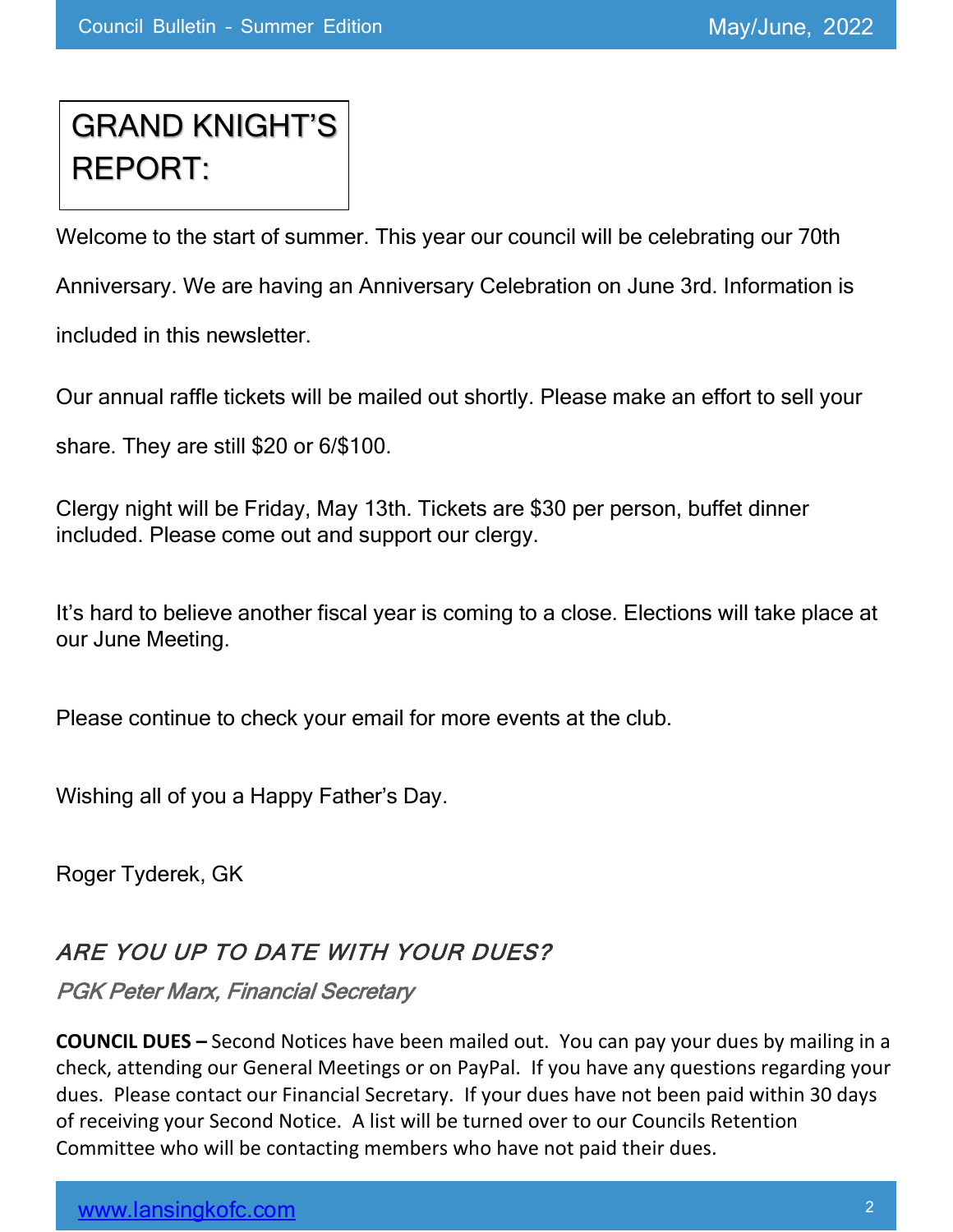**HOLIDAY CHEER PROGRAM** – The Holiday Cheer Program has so far collected over \$1,500 this year. The St James Food Pantry contacted our Council looking for donations. So we made a donation of \$500 to the St. James Food Pantry in Sauk Village from the Holiday Cheer Program. This program is still open for the next couple of months. If you have not donated to this Program please do so. Thank you, Chair Person – Pete Marx.

### Council Sick

#### *Pray for those IN NEED!*

Please keep all our members and ladies in your prayers as we must intercede for them; SK Ron & Joan Fisher, Jose Chavez, Jr., Joan Cipich, Dave Erickson, Chuck Knight, Greg & Clarita Morris, Dorothy Fill, Martha Pope, Josephine Purnell, Rita Sanchez, PGK Chris A. Siatta, GK Roger S. Tyderek, Jr., PGK Ken Cuprisin, John & Chris Muldoon.

If there is someone you want to add to our Council Sick List, contact PGK Joseph Matlon at 219-365-8353.

## Important Contacts:

| <b>Grand Knight</b>              | <b>Deputy Grand Knight</b>         | <b>FINANCIAL SECRETARY</b>         |
|----------------------------------|------------------------------------|------------------------------------|
| Roger Tyderek, Jr. 708-474-7604  | Chris J. Siatta Sr  (708)-495-3766 | PGK Peter Marx (219)-688-4241      |
| <b>SICK/CONDOLENCE</b>           | <b>NEWSLETTER EDITOR</b>           | <b>CHAPLAIN</b>                    |
| PGK Joseph Matlon (219) 365-8353 | Manuel Gonzalez (312) 509-3236     | Fr. David Krolczyk (708)- 256-6633 |
| <b>KASEY'S BANQUET HALL</b>      | <b>INSURANCE AGENT</b>             | <b>RECORDER</b>                    |
| Office (708) 895-7720            | John Blazevich (708)-646-6705      | Joe Sarwacinski  (219) 608-9233    |

#### Birthdays **Have a Great Year!**

MAY - Dennis M Sullivan 1st, Rev David J Simonetti 6th, Jordan M Simale 8th, Jeffrey J Rosinia 11th, Ronald J Gaspar 12th, Joseph C Matlon 12th, Robert D Di Carlo 13th, Thomas S Spratt 13th, Robert E Gorzelanny 14th, Anthony S Cusimano 16th, Clarence Paul Winter 18th, Robert H Ducett 19th, Stanley R Fryzel Jr 21st, Wade Cooper 22nd, Rev Joseph Maliyekal 26th, Paul P Theruviparampil 26th, William D Benne 28th, Peter K Marx 28th, Robert W Mc Clellan 29th, Edmund J Burgess 31st, Craig A Collins 31st, Daniel S Mc Devitt 31st.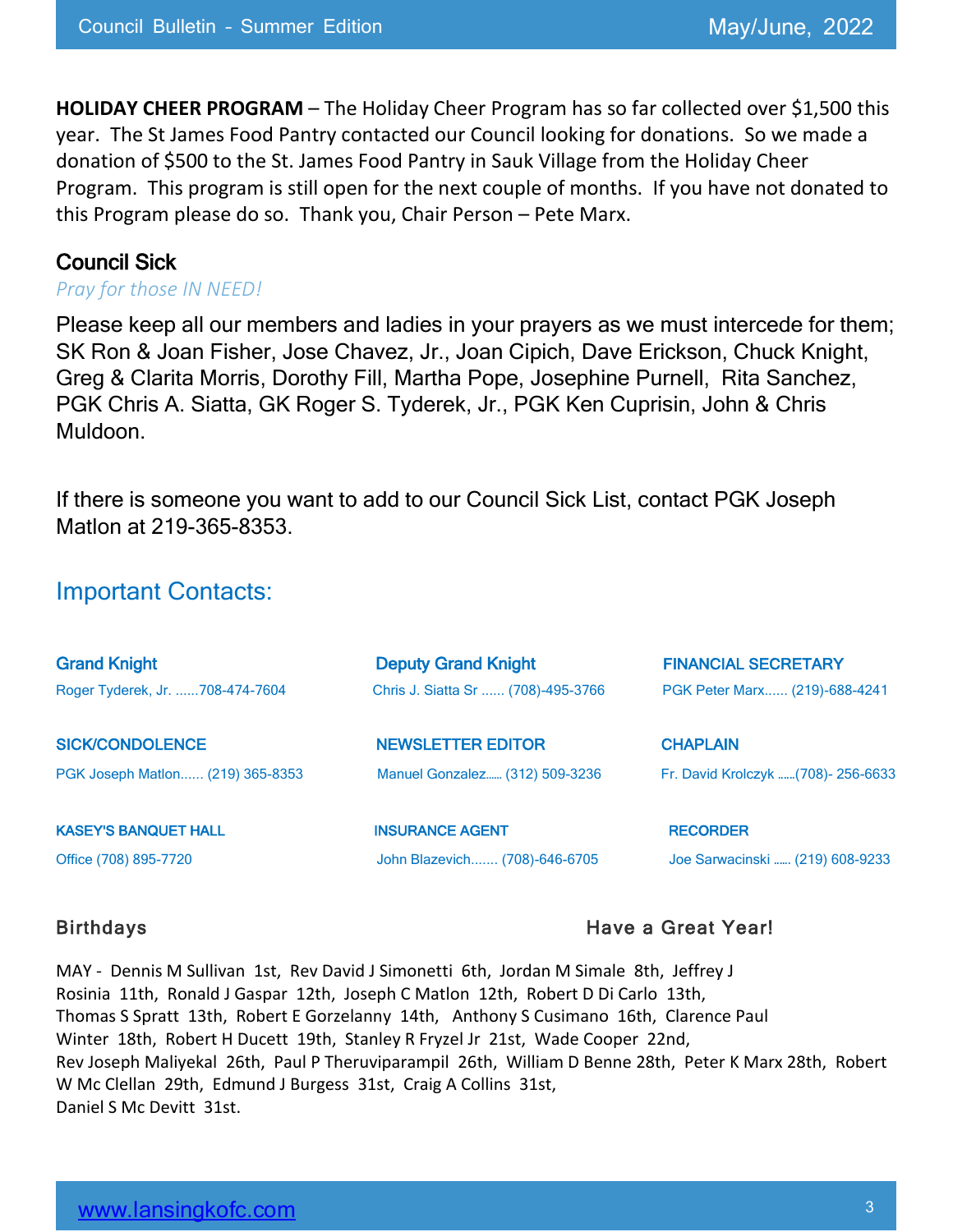JUNE - James A Fritza 1st, Wilde G Negrete 6th, William S Sundwall 12th, Stanley A Bona 13th, Domingo D Ramirez 13th, Robert L Peppers 14th, Dominic Podsiadlik 15th,

James L Barron 17th, Arthur R Sobczak 19th, Matthew J Cipich 20th, Robert A Layne 20th, Daniel L Schroeder 20th, Steven J Hausier 24th, Anthony J Velligan 24th,

Joseph M Fugger 26th, Eugene W Rose 26th, Martin A Liszewski 27th, Kurt L Marcotte 28th. **Tinley** 

### COLUMBIAN LADIES REPORT

Columbian Ladies would like to congratulate the Knights on their 70th Anniversary.

We are looking forward to continuing our partnership. We are looking forward to trying new things. We are still working on finding a new meeting day and time. Please check the newsletter for further information.

Hope everyone has a blessed and safe summer.

### CLERGY/RELIGIOUS NIGHT

On behalf of our Grand Knight, Roger Tyderek, and all members of Lansing Council #3540, we would like to cordially invite you to our annual Clergy/Religious Night, to be held on Friday, May 13. This evening is to honor all members of the Clergy and religious serving our local parishes and community, which includes Priests, Sisters and Deacons who shepherd to their congregation at their parishes.

Hospitality will be held from 6pm-7pm, followed by dinner and dessert from 7pm-8:15pm. Acknowledgments from 8:15pm-8:30pm. Entertainment will follow from 8:30pm-9:30pm. This fun-filled evening will be held at our newly renovated Hall.

The Cookout will be serving a delicious buffet. A CASH BAR will be available throughout the entire evening, as well. The cost will be \$30.00 per person. All fellow Brother Knights, their families and friends, Deacon Spouses and parish staff members are invited to join us!

This is our way of showing appreciation to the Clergy/Religious, Diaconate and for their discipleship to the Roman Catholic Church in our local communities. Bring an appetite and be ready to share this most enjoyable evening with us!

THIS IS A 21 AND OLDER EVENT

It is our hope that you will be able to join us for this Event. Please make your reservation by calling Kasey's Banquet Hall at 708-895-7720, or you may contact either one of us by Monday, May 9, 2022.

CO-CHAIRMAN, PGK Mike Kabala

ididitmyway15@yahoo.com 708-525-7987

CO-CHAIRMAN, PGK Tom Cipich

ositom84@aol.com 312-968-0302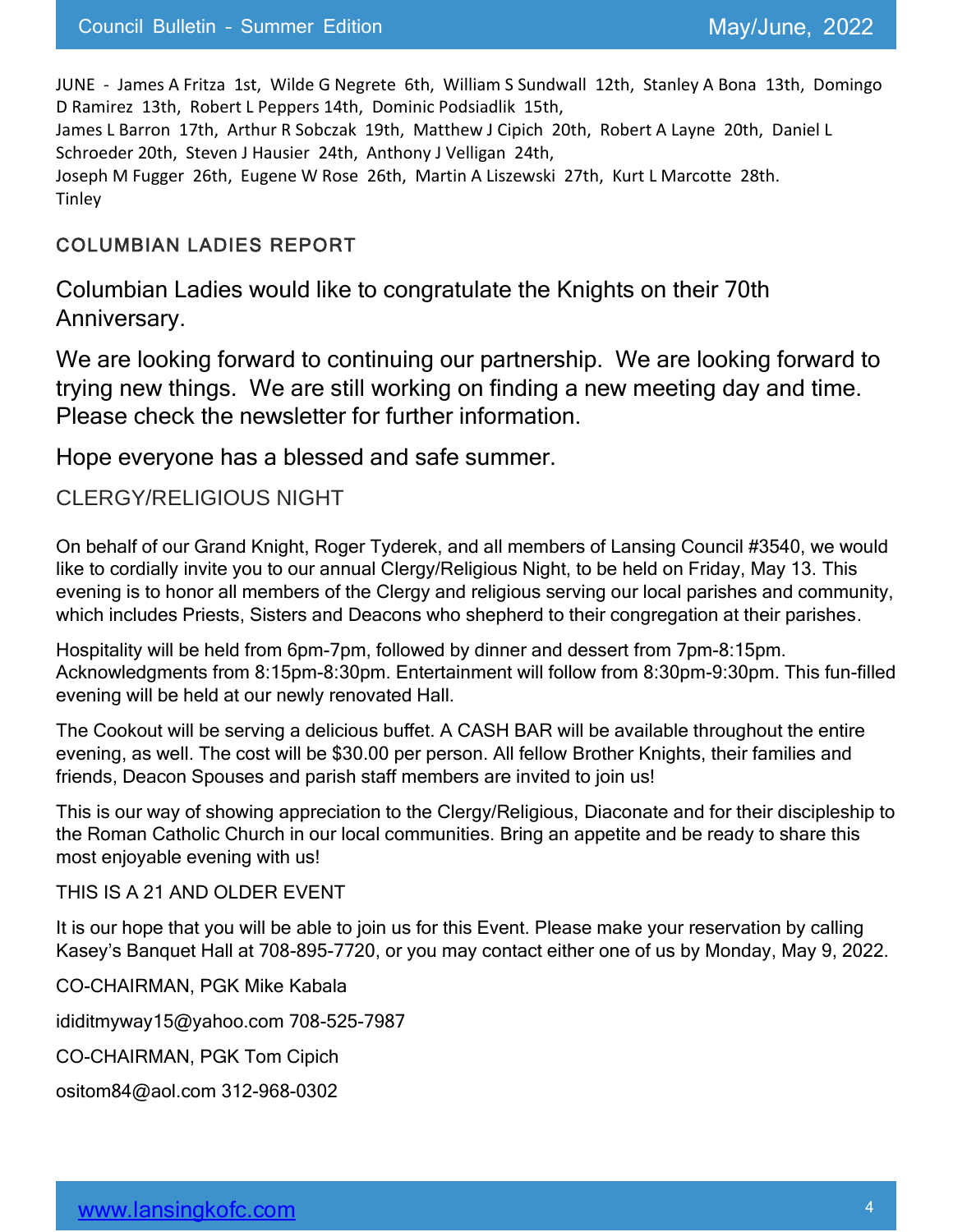## Chaplain Report

THE MYSTERIES CONTINUES

The Easter Season will soon be drawing to a close, and it is easy to think that the major celebrations within the Church have ended and will not occur again until Christmas. It is true that Christmas and Easter are the two most important celebrations within our faith, with Easter being of prime importance. But there are many other events which are celebrated during the year. The celebration of these events center on the mysteries of our faith. The following are the mysteries we will call to mind and celebrate in May and June.

#### THE ASCENSION OF OUR LORD INTO HEAVEN (May 29)

After our Lord rose from the dead, he stayed with his chosen disciples for forty more days. During this time, he proved to them that he had indeed risen and continued to teach them of his role in the redemption of all humans. They were in awe but welcomed his presence, for they had been heartbroken when he left them on Good Friday. However, they were to experience a second loss as he was taken up into heaven. But he left them with a promise that he would send

Help so that they could continue his mission on earth.

#### THE DESCENT OF THE HOLY SPIRIT ON PENTECOST (June 5)

His promised help came to them as they celebrated the Jewish feast of Pentecost, fifty days after Passover. He sent to them the Spirit to enlighten them and give them enthusiasm for going out into the community and preaching the Good News that Jesus had risen and that his Way to the Father was how people were to live their lives. Enlivened by the Spirit, they began planting the seeds for a deeper faith in God based upon love and not just adherence to the law. The presence of the Spirit completed the exposition that there was more to God than could be understood by mortals.

#### THE MOST HOLY TRINITY (June 12)

When Jesus preached, he talked about his Father in heaven. By doing so, he was telling everyone that he was not only a Son of Man but also the Son of God. By sending the Spirit of God down upon the disciples, he showed that there is more to God than just the Father and the Son. This was evidenced at Jesus baptism and his transfiguration. As time elapsed, learned people have developed a theology of the Trinity, but it is still impossible for mere humans to understand how there can be three persons in one nature as it is impossible to understand how one person, Jesus, can have two natures.

#### THE MOST HOLY BODY AND BLOOD OF CHRIST (June 19)

When Jesus left this earth, he promised the presence of the Spirit, but he also left the presence of himself for us in the Eucharist. Again, we cannot comprehend how a simple piece of bread and a cup of wine can be changed into the body and blood, soul, and divinity of Jesus without changing their outward appearances. This gift provides not physical nourishment but spiritual nourishment for all who taste it. Not only is Jesus "Emmanuel," God among us, but also God within us.

#### THE MOST SACRED HEART OF JESUS (Friday, June 24)

The liturgy we celebrate on Good Friday commemorates that Jesus died for the sins of everyone, including us. By his death, he redeemed all creation and brought it back into harmony with God. But this act of redemption was not just a one-time event. The Sacred Heart of Jesus provides mercy to all on an ongoing basis. He knew that we have a weakness in our nature which causes us to stray from the "Way" which he showed us. It is through Jesus' heart that mercy and forgiveness flow to those who have wandered. His heart overflows with love for those whose nature he shared.

These are the mysteries of our faith which we will be recalling and commemoration in these months of May and June.

Deacon Jim Detloff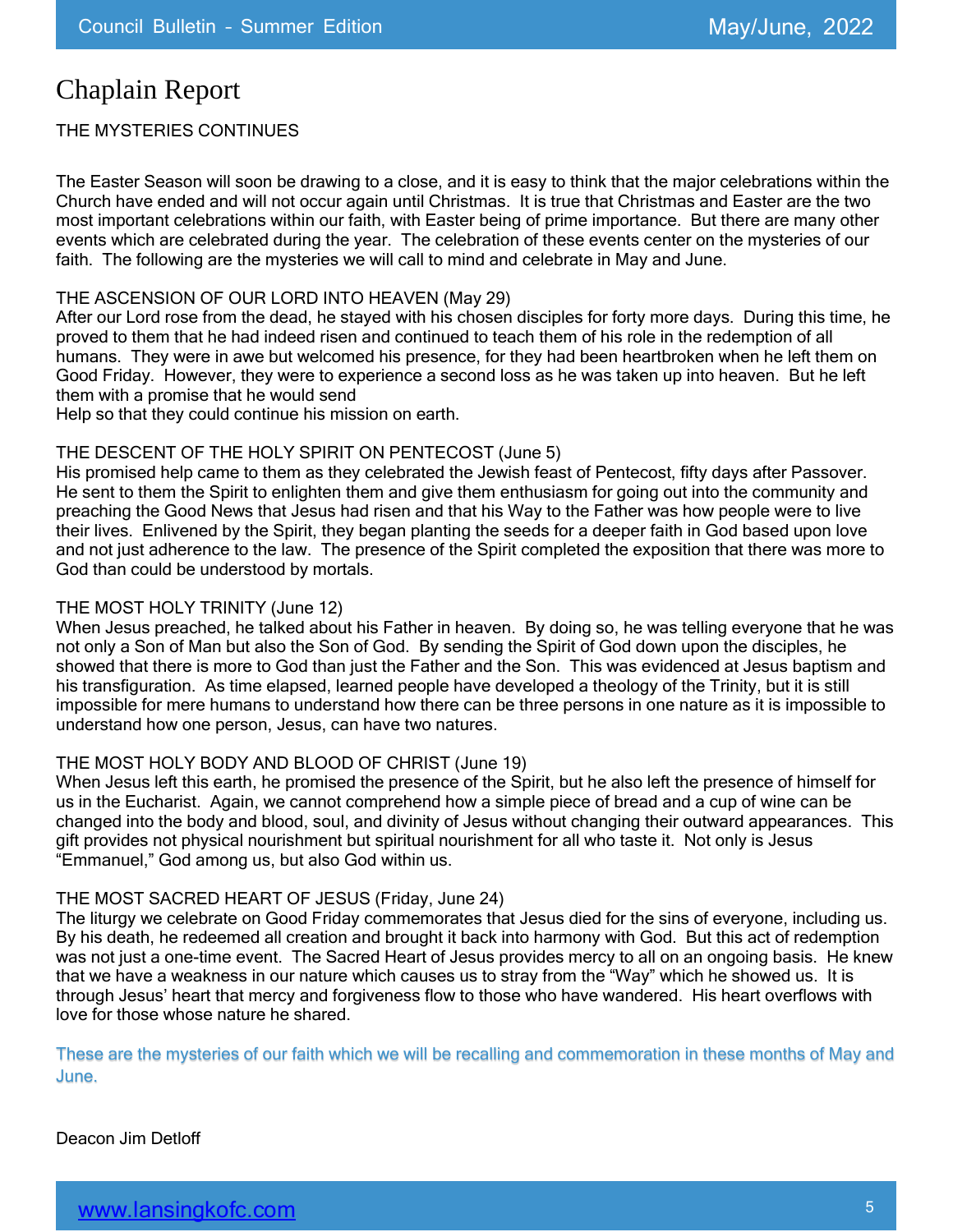## Insurance Agent Report

Field agents Council Meeting Message May 2022

Blessed Michael McGivney founded the Knights of Columbus 140 years ago with two purposes in mind: To strengthen men in their faith and to provide for the widow and orphan if the breadwinner died or could not work. Our Order continues his mission today. That two-pronged approach to the young Catholic men of New Haven, Connecticut was important then and even though much has changed in our society since 1882, I believe that approach is important now. I am honored and blessed to be a part of continuing that mission.

While we work together to strengthen our brother Knights in their faith, I am able to work to secure the future for those who are left behind. For those who know me and the indispensable work I do for our members, you already have a good idea of how I do that work. But I'd like to take a minute to explain my approach.

My approach is to help members solve problems. The most important thing I can do for you is listen: listen to what you want to accomplish, listen to what keeps you up at night, listen to the plans you have for you and your family's future. And the first step is to take stock of where a family is at the present…a snapshot of this time in your life. The Order has equipped me with a financial needs analysis platform to help you take that snapshot. We plug in the numbers and it does the calculations, taking any bias out of the process.



If your analysis shows there are gaps, we can discuss how to fill those gaps. We have a wide range of life insurance products that can be tailored to your needs if that is where the gap is. We have fixed rate annuities that are designed for retirement savings. Long-term care insurance and disability income insurance can provide peace of mind for the unexpected that life throws at us.

Stepping back and taking stock is not a difficult process and I try to make it as easy as possible. I can meet with you face to face or if you prefer,

we can meet virtually. My goal is to fulfill Fr. McGivney's mission of taking care of every member and his family in this council. But I want to further his legacy and offer membership to every man eligible in the parish. His goal was to protect Catholic families…that's my goal, too.

Vivat Jesus!

## ANNUAL COUNCIL GOLF OUTING

WE'RE NOT IN THE WEEDS, WHEN WE'RE IN THIS TOGETHER!

We will be celebrating this last event of our fraternal calendar called Roger's Rampage,



scheduled for Sunday, June 26, 2022, 11:00AM shotgun start. at Lincoln Oaks Golf Course 395 E Richton Rd, Crete, IL 60417. Cost is \$75.00 per person, includes lunch, golf, dinner, and prizes. If you have a question or wish to RSVP in advance, please contact Chairperson Joe Matlon at (219) 365-8353.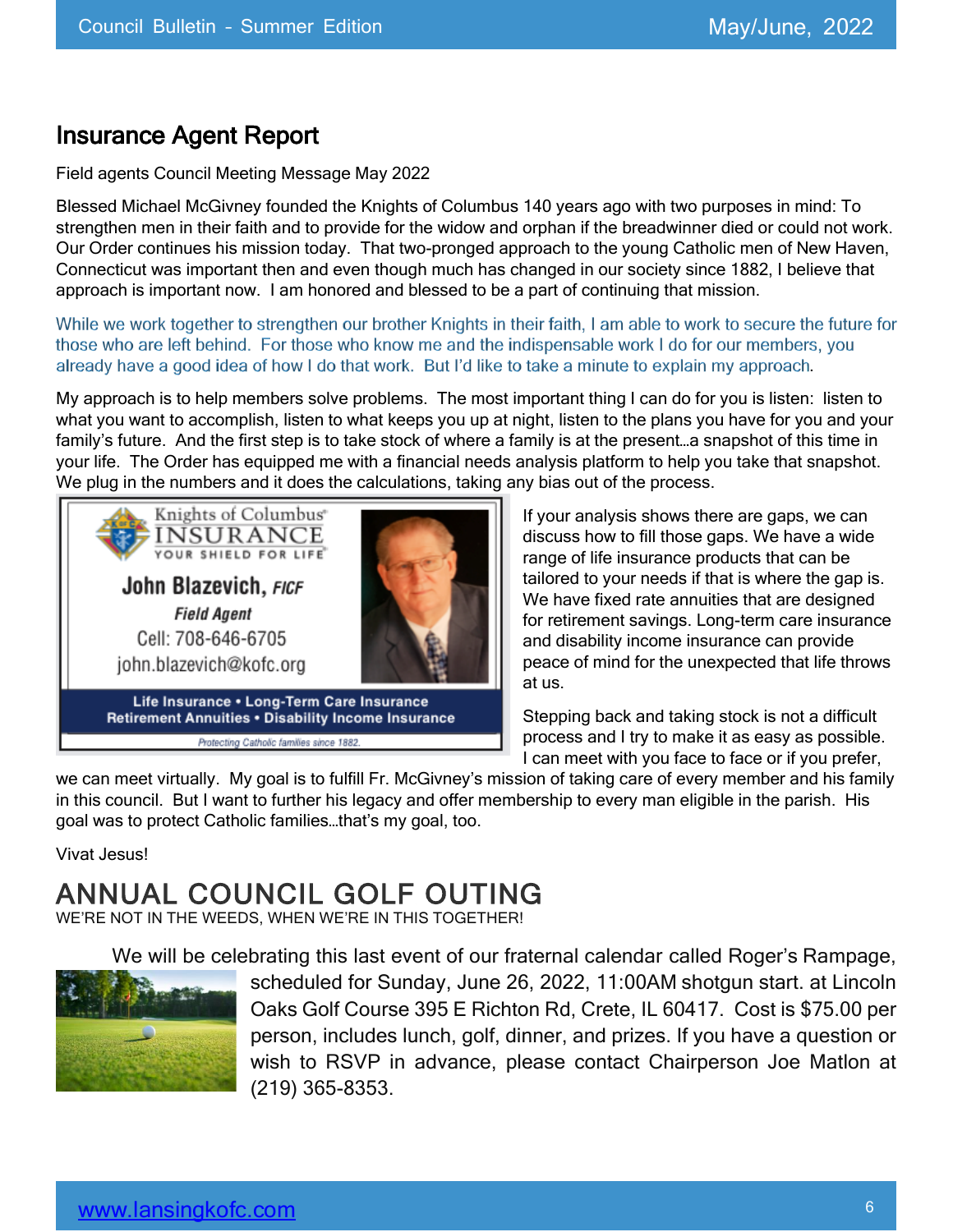

# You and a guest are cordially invited to The Lansing Knights of Columbus 70th Anniversary Dinner

June 3, 2022

6:00-12:00

\$30 per person.

Lansing Knights of Columbus

178th and Lornenz

Lansing, IL 60438

Please contact

Roger Tyderek G.K.

For Reservations.

Barroger1@yahoo.com

Or call the KC office at 708.895.7720 by May 20th

www.lansingkofc.com **7 7**